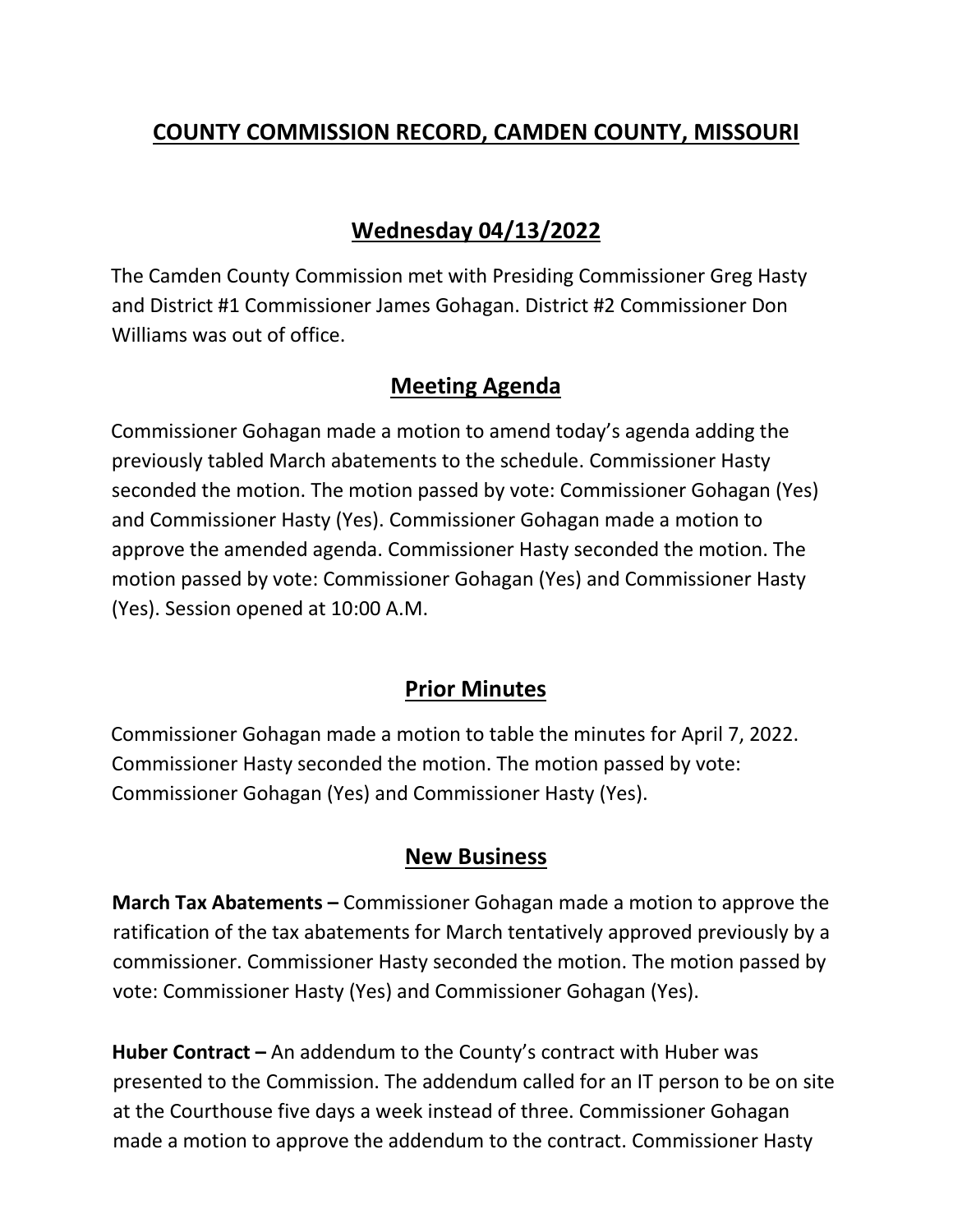seconded the motion. The motion passed by vote: Commissioner Hasty (Yes) and Commissioner Gohagan (Yes).



This HA Addendum #002 is entered into as of April 1, 2022 ("Effective Date"), between

**Camden County ("Client")** and Huber & Associates, Inc. ("Huber") With its principal place of business at: With its principal place of business at: 1 Court Circle, Suite 2 1400 Edgewood Drive Jefferson City, MO 65109 Camdenton, MO 65020-8501 Telephone: (888) 634-5000 Phone: (573) 346-4440

This Addendum is subject to and hereby incorporates the terms and conditions of the 'HA with Cyber Agreement' HAI-CC040121-24044-3YR, executed 4-29-2021.

The HA Agreement is being modified to include the following:

- 1. Additional DUO Licenses Beginning 4/1/2022, 100 DUO Licenses (OP-Duo-MFA) are being added to the HA Agreement. The new<br>monthly fee will be \$16,793.
- 2. Additional Onsite Support

Beginning 5/1/2022, an additional 2 days/per week of onsite support will be provided. The new monthly fee will be \$26,393.

3. Price Increase:

Effective 1/1/2023, the new monthly fee will be \$27,393.

The changes and/or additions outlined above shall be made valid as if they are included in the original Agreement. No<br>other terms or conditions shall be negated or changed as a result of this Addendum.

| <b>Accepted and Agreed:</b> |  |  |  |
|-----------------------------|--|--|--|
|-----------------------------|--|--|--|

| <b>Camden County</b>                                            | Huber & Associates, Inc. |                                           |
|-----------------------------------------------------------------|--------------------------|-------------------------------------------|
| By:                                                             | By:                      |                                           |
| PEG<br>(type or print)<br>Title:                                | Title:                   | (type or print)                           |
|                                                                 |                          |                                           |
| <b>Camden County</b><br>Addendum 002 to HA with Cyber Agreement | Page 1                   | 3-16-2022<br>HAI-CC040121-24044-ADD002 v2 |

Visitor Pass Policy - Commissioner Hasty made a motion to table the discussion of the visitor pass policy. Commissioner Gohagan seconded the motion. The